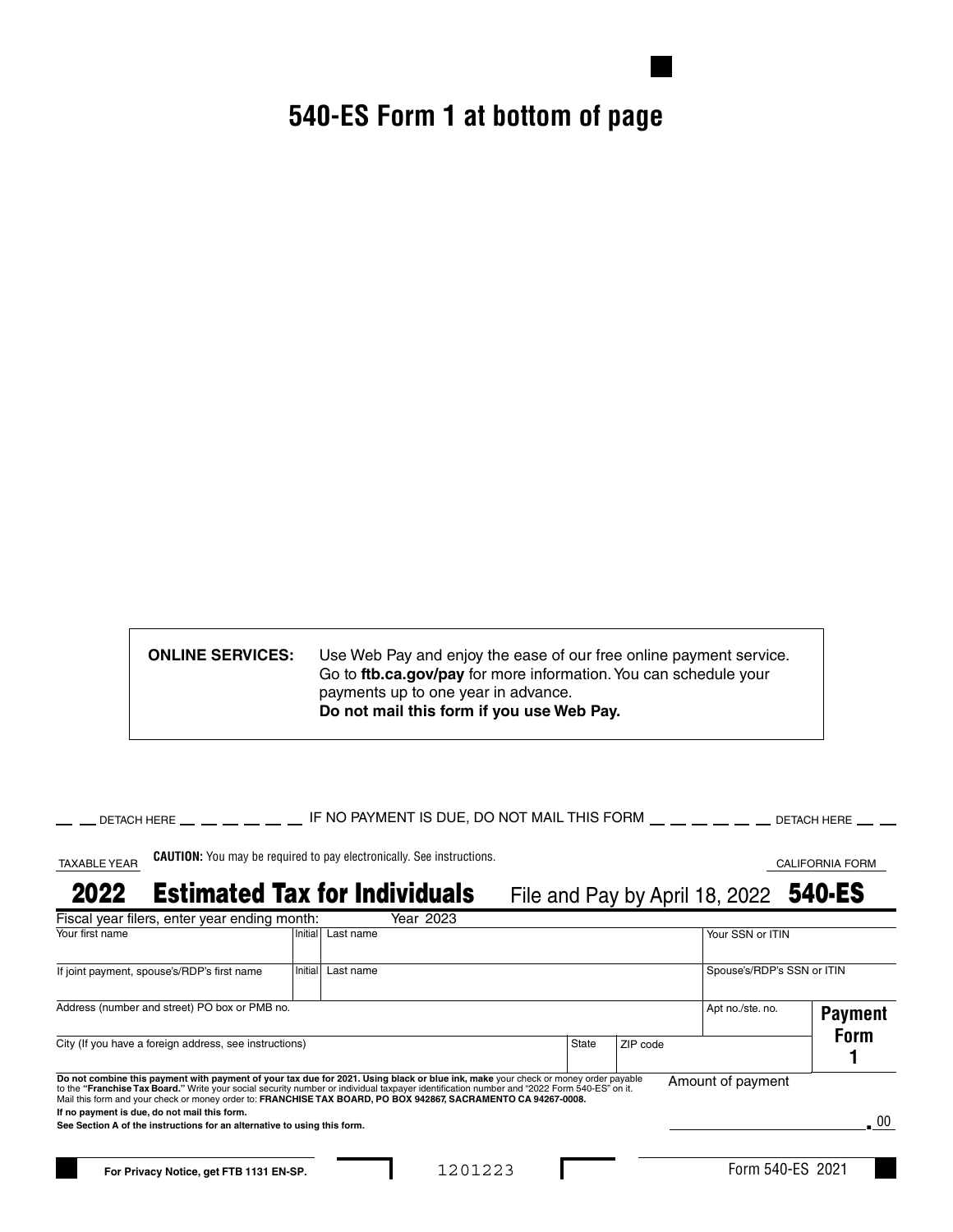#### **Estimated Tax for Individuals** File and Pay by June 15, 2022 **540-ES** 2022

| Fiscal year filers, enter year ending month:                                                                             |                  | Year 2023                                                                                                                                                                                                                                                                                                                                                                                          |       |                               |                                       |                        |  |  |
|--------------------------------------------------------------------------------------------------------------------------|------------------|----------------------------------------------------------------------------------------------------------------------------------------------------------------------------------------------------------------------------------------------------------------------------------------------------------------------------------------------------------------------------------------------------|-------|-------------------------------|---------------------------------------|------------------------|--|--|
| Your first name                                                                                                          | Initial          | Last name                                                                                                                                                                                                                                                                                                                                                                                          |       |                               | Your SSN or ITIN                      |                        |  |  |
| If joint payment, spouse's/RDP's first name                                                                              | Initial          | Last name                                                                                                                                                                                                                                                                                                                                                                                          |       |                               | Spouse's/RDP's SSN or ITIN            |                        |  |  |
| Address (number and street) PO box or PMB no.                                                                            |                  |                                                                                                                                                                                                                                                                                                                                                                                                    |       |                               | Apt no./ste. no.                      | <b>Payment</b>         |  |  |
| City (If you have a foreign address, see instructions)                                                                   |                  |                                                                                                                                                                                                                                                                                                                                                                                                    | State | ZIP code                      |                                       | <b>Form</b><br>2       |  |  |
| If no payment is due, do not mail this form.<br>See Section A of the instructions for an alternative to using this form. |                  | Do not combine this payment with payment of your tax due for 2021. Using black or blue ink, make your check or money order payable<br>to the "Franchise Tax Board." Write your social security number or individual taxpayer identification number and "2022 Form 540-ES" on it.<br>Mail this form and your check or money order to: FRANCHISE TAX BOARD, PO BOX 942867, SACRAMENTO CA 94267-0008. |       |                               | Amount of payment                     | $\cdot$ 00             |  |  |
| For Privacy Notice, get FTB 1131 EN-SP.                                                                                  |                  | 1201223                                                                                                                                                                                                                                                                                                                                                                                            |       |                               | Form 540-ES 2021                      |                        |  |  |
|                                                                                                                          |                  | DETACH HERE $\_\_\_\_\_\_\_\_\_\$ IF NO PAYMENT IS DUE, DO NOT MAIL THIS FORM $\_\_\_\_\_\_\_\_\_\_\_\_\_\_\_\_\$ DETACH HERE $\_\_\_\_\_\_\_\$                                                                                                                                                                                                                                                    |       |                               |                                       |                        |  |  |
| <b>TAXABLE YEAR</b>                                                                                                      |                  | <b>CAUTION:</b> You may be required to pay electronically. See instructions.                                                                                                                                                                                                                                                                                                                       |       |                               |                                       | CALIFORNIA FORM        |  |  |
| 2022                                                                                                                     |                  | <b>Estimated Tax for Individuals</b>                                                                                                                                                                                                                                                                                                                                                               |       |                               | File and Pay by Sept. 15, 2022 540-ES |                        |  |  |
| Fiscal year filers, enter year ending month:<br>Your first name                                                          | Initial          | Year 2023<br>Last name                                                                                                                                                                                                                                                                                                                                                                             |       |                               | Your SSN or ITIN                      |                        |  |  |
| If joint payment, spouse's/RDP's first name                                                                              | <b>Initial</b>   | Last name                                                                                                                                                                                                                                                                                                                                                                                          |       |                               | Spouse's/RDP's SSN or ITIN            |                        |  |  |
| Address (number and street) PO box or PMB no.                                                                            | Apt no./ste. no. |                                                                                                                                                                                                                                                                                                                                                                                                    |       |                               |                                       |                        |  |  |
| City (If you have a foreign address, see instructions)                                                                   |                  |                                                                                                                                                                                                                                                                                                                                                                                                    | State | ZIP code                      |                                       | <b>Form</b><br>3       |  |  |
| If no payment is due, do not mail this form.<br>See Section A of the instructions for an alternative to using this form. |                  | Do not combine this payment with payment of your tax due for 2021. Using black or blue ink, make your check or money order payable<br>to the "Franchise Tax Board." Write your social security number or individual taxpayer identification number and "2022 Form 540-ES" on it.<br>Mail this form and your check or money order to: FRANCHISE TAX BOARD, PO BOX 942867, SACRAMENTO CA 94267-0008. |       |                               | Amount of payment                     | -00                    |  |  |
| For Privacy Notice, get FTB 1131 EN-SP.                                                                                  |                  | 1201223                                                                                                                                                                                                                                                                                                                                                                                            |       |                               | Form 540-ES 2021                      |                        |  |  |
| DETACH HERE _                                                                                                            |                  | IF NO PAYMENT IS DUE, DO NOT MAIL THIS FORM $\_\_\_\_\_\_\_\_\_$                                                                                                                                                                                                                                                                                                                                   |       |                               |                                       | <b>DETACH HERE</b>     |  |  |
| <b>TAXABLE YEAR</b>                                                                                                      |                  | <b>CAUTION:</b> You may be required to pay electronically. See instructions.                                                                                                                                                                                                                                                                                                                       |       |                               |                                       | <b>CALIFORNIA FORM</b> |  |  |
| 2022                                                                                                                     |                  | <b>Estimated Tax for Individuals</b>                                                                                                                                                                                                                                                                                                                                                               |       | File and Pay by Jan. 17, 2023 |                                       | <b>540-ES</b>          |  |  |
| Fiscal year filers, enter year ending month:<br>Your first name                                                          | Initial          | Year 2023<br>Last name                                                                                                                                                                                                                                                                                                                                                                             |       |                               | Your SSN or ITIN                      |                        |  |  |
| If joint payment, spouse's/RDP's first name                                                                              | Initial          | Last name                                                                                                                                                                                                                                                                                                                                                                                          |       |                               | Spouse's/RDP's SSN or ITIN            |                        |  |  |
| Address (number and street) PO box or PMB no.                                                                            |                  |                                                                                                                                                                                                                                                                                                                                                                                                    |       |                               | Apt no./ste. no.                      | <b>Payment</b>         |  |  |
| City (If you have a foreign address, see instructions)                                                                   |                  |                                                                                                                                                                                                                                                                                                                                                                                                    | State | ZIP code                      |                                       | <b>Form</b><br>4       |  |  |
|                                                                                                                          |                  | Do not combine this payment with payment of your tax due for 2021. Using black or blue ink, make your check or money order payable<br>to the "Franchise Tax Board." Write your social security number or individual taxpayer identification number and "2022 Form 540-ES" on it.<br>Mail this form and your check or money order to: FRANCHISE TAX BOARD, PO BOX 942867, SACRAMENTO CA 94267-0008. |       |                               | Amount of payment                     |                        |  |  |
| If no payment is due, do not mail this form.<br>See Section A of the instructions for an alternative to using this form. |                  |                                                                                                                                                                                                                                                                                                                                                                                                    |       |                               |                                       | . 00                   |  |  |
| For Privacy Notice, get FTB 1131 EN-SP.                                                                                  |                  | 1201223                                                                                                                                                                                                                                                                                                                                                                                            |       |                               | Form 540-ES 2021                      |                        |  |  |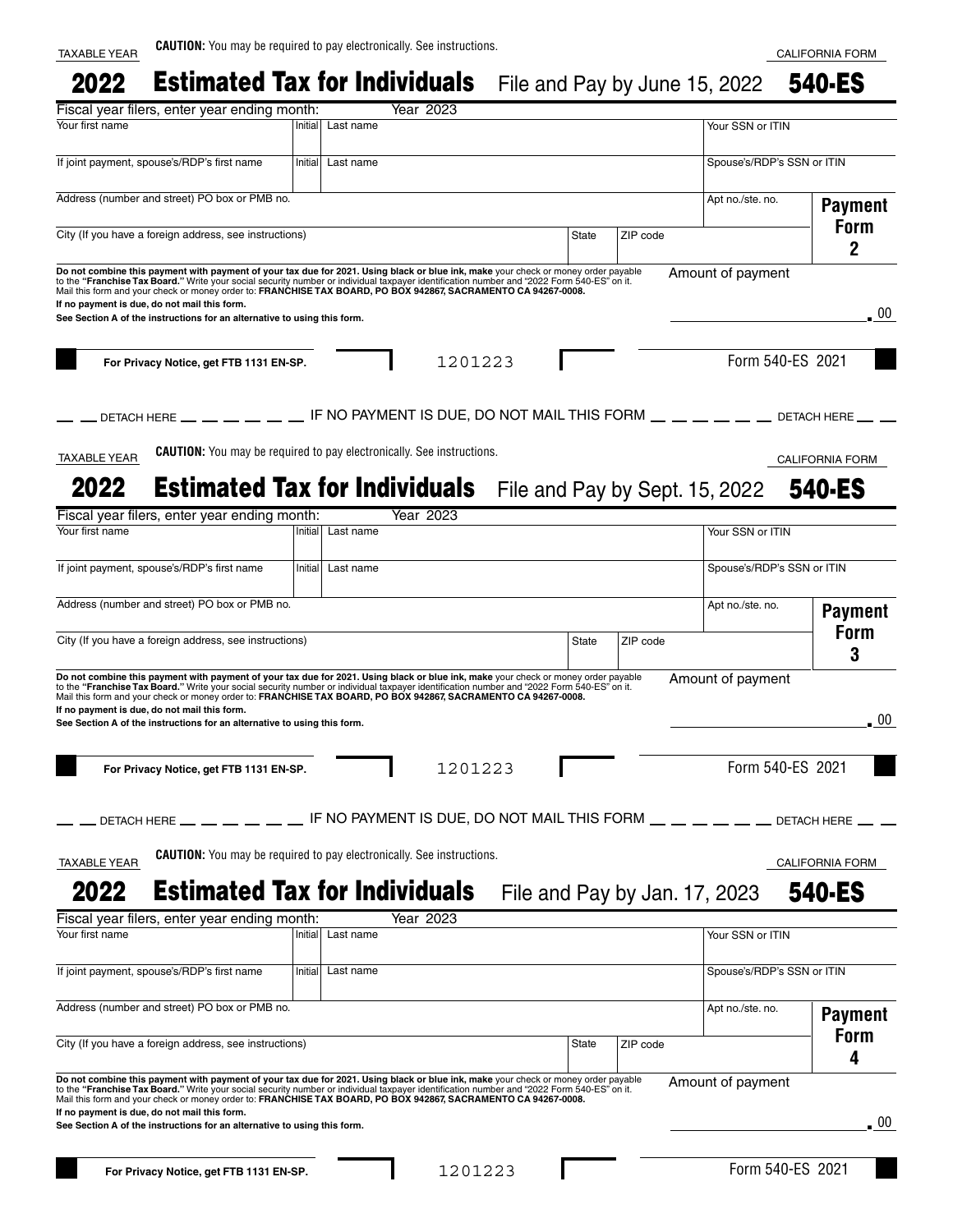# 2022 Instructions for Form 540-ES **Estimated Tax For Individuals**

# General Information

**Installment Payments –** Installments due shall be 30% of the required annual payment for the 1st required installment, 40% of the required annual payment for the 2nd required installment, no installment is due for the 3rd required installment, and 30% of the required annual payment for the 4th required installment.

**Mandatory Electronic Payments –** You are required to remit all your payments electronically once you make an estimate or extension payment exceeding \$20,000 or you file an original tax return with a total tax liability over \$80,000. Once you meet the threshold, all subsequent payments regardless of amount, tax type, or taxable year must be remitted electronically. The first payment that would trigger the mandatory e-pay requirement does not have to be made electronically. Individuals who do not send the payment electronically will be subject to a 1% noncompliance penalty. For more information, go to **ftb.ca.gov/e-pay**. Electronic payments can be made using Web Pay on the Franchise Tax Board's (FTB's) website, electronic funds withdrawal (EFW) using tax preparation software, or your credit card.

#### A Purpose

Use Form 540-ES, Estimated Tax for Individuals, and the 2022 California Estimated Tax Worksheet, to determine if you owe estimated tax for 2022 and to figure the required amounts. Estimated tax is the tax you expect to owe in 2022 after subtracting the credits you plan to take and tax you expect to have withheld.

If you need to make a payment for your 2021 tax liability or make a separate payment for any balance due on your 2021 tax return, use form FTB 3519, Payment for Automatic Extension for Individuals.

Certain taxpayers are limited in their use of the prior year's tax as a basis for figuring their estimated tax. See Section C for more information. Check for estimated payments we've received at **ftb.ca.gov** and login or register for MyFTB.

Increasing your withholding could eliminate the need to make a large payment with your tax return. To increase your withholding, complete Employment Development Department (EDD) Form DE 4, Employee's Withholding Allowance Certificate, and give it to your employer's appropriate payroll staff. You can get this form from your employer, or by calling EDD at **888.745.3886**. You can download Form DE 4 from EDD's website at **edd.ca.gov** or go to **ftb.ca.gov** and search for **de 4**.

Form DE 4 specifically adjusts your California state withholding and is not the same as the federal Form W-4, Employee's Withholding Certificate.

## **B Who Must Make Estimated Tax Payments**

Generally, you must make estimated tax payments if you expect to owe at least \$500 (\$250 if married/RDP filing separately) in tax for 2022 (after subtracting withholding and credits) and you expect your withholding and credits to be less than the **smaller** of:

- 1. 90% of the tax shown on your 2022 tax return; or
- 2. 100% of the tax shown on your 2021 tax return including Alternative Minimum Tax (AMT).

#### **Note:**

- You do not have to make estimated tax payments if you are a nonresident or new resident of California in 2022 and did not have a California tax liability in 2021, see Section C for more information.
- If you are a military servicemember not domiciled in California, do not include your military pay in your computation of estimated tax payments. If you are the nonmilitary spouse of a servicemember you may or may not need to include your pay in your computation of estimated tax payments. For more information, get FTB Pub. 1032, Tax Information for Military Personnel.

If you and your spouse/RDP paid joint estimated tax payments, but are now filing separate income tax returns, either of you may claim all of the amount paid, or you may each claim part of the joint estimated payments. If you want the estimated tax payments to be divided, notify the FTB before you file the income tax returns so that the payments can be applied to the proper account. The FTB will accept in writing, any divorce agreement (or court ordered settlement) or a statement showing the allocation of the payments along with a notarized signature of both taxpayers. The statements should be sent to:

JOINT ESTIMATE CREDIT ALLOCATION MS F283 TAXPAYER SERVICES CENTER FRANCHISE TAX BOARD PO BOX 942840 SACRAMENTO CA 94240-0040

### C Limit on the Use of Prior Year's Tax

Individuals who are required to make estimated tax payments, and whose 2021 California adjusted gross income is more than \$150,000 (or \$75,000 if married/RDP filing separately), must figure estimated tax based on the lesser of 90% of their tax for 2022 or 110% of their tax for 2021 including AMT. This rule does not apply to farmers or fishermen.

Taxpayers with 2022 California adjusted gross income equal to or greater than \$1,000,000 (or \$500,000 if married/RDP filing separately), must figure estimated tax based on their tax for 2022.

### D When to Make Your Estimated Tax Payments

Pay your estimated payments by the dates shown below:

| 3rd payment  September 15, 2022 |  |  |  |  |  |  |  |  |  |  |  |  |  |  |  |  |  |
|---------------------------------|--|--|--|--|--|--|--|--|--|--|--|--|--|--|--|--|--|
|                                 |  |  |  |  |  |  |  |  |  |  |  |  |  |  |  |  |  |
|                                 |  |  |  |  |  |  |  |  |  |  |  |  |  |  |  |  |  |

Due to the federal Emancipation Day holiday observed on April 15, 2022, tax returns filed and payments mailed or submitted on April 18, 2022, will be considered timely.

**Filing an Early Tax Return In Place of the 4th Installment –** If you file your 2022 tax return by January 31, 2023, and pay the entire balance due, you do not have to make your last estimated tax payment. In addition, you will not owe a penalty for the fourth installment.

**Annualization Option –** If you do not receive your taxable income evenly during the year, it may be to your advantage to annualize your income. This method allows you to match your estimated tax payments to the actual period when you earned the income. You may use the annualization schedule included with the 2021 form FTB 5805, Underpayment of Estimated Tax by Individuals and Fiduciaries.

**Farmers and Fishermen –** If you are a farmer or fisherman, and at least two-thirds of your 2021 and 2022 gross income is from farming or fishing, you may do either of the following:

- Pay all of your estimated tax by January 17, 2023.
- File your tax return for 2022 on or before March 1, 2023, and pay the total tax due. In this case, you need not make estimated tax payments for 2022. Use the 2021 form FTB 5805F, Underpayment of Estimated Tax by Farmers and Fishermen, to determine if you paid the required estimated tax. If the estimated tax is underpaid, attach the completed form FTB 5805F to the back of your tax return.

**Fiscal Year –** If you file your tax return on a fiscal year basis, your due dates will be the 15th day of the 4th, 6th, and 9th months of your fiscal year and the 1st month of the following fiscal year. If the due date falls on a weekend, or legal holiday, use the next business day.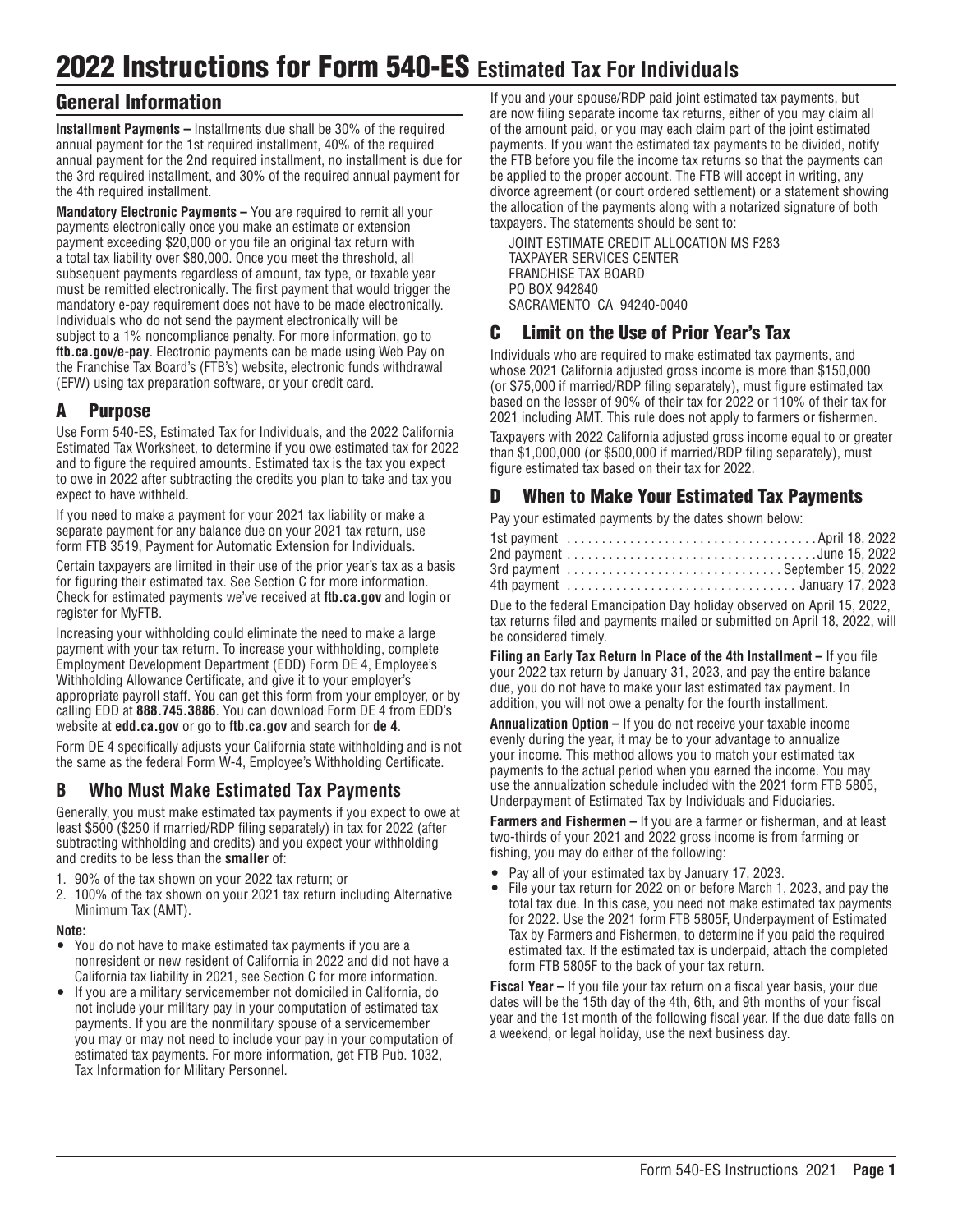**Mental Health Services Tax.** If your taxable income or nonresident CA source taxable income is more than \$1,000,000, complete the worksheet below.

| A. Taxable income from Form 540, line 19,                     |  |
|---------------------------------------------------------------|--|
| L                                                             |  |
|                                                               |  |
|                                                               |  |
|                                                               |  |
| $E$ . Mental Health Services Tax - Multiply line C by line D. |  |
| Enter this amount here and on line 17 of the 2022 CA          |  |
|                                                               |  |

# E How to Use Form 540-ES Payment Form

Use the California Estimated Tax Worksheet and your 2021 California income tax return as a guide for figuring your 2022 estimated tax. Be sure that the amount shown on line 21 of the California Estimated Tax Worksheet has been reduced by any overpaid tax on your 2021 tax return which you chose to apply toward your 2022 estimated tax payment.

#### **Note:**

- If you filed Form 540 2EZ for 2021, **do not** use the Form 540 2EZ instructions to figure amounts on this worksheet. Instead, get the 2021 California 540 Personal Income Tax Booklet.
- Complete Form 540-ES using black or blue ink:
	- 1. Complete the Record of Estimated Tax Payments on the next page for your files.
	- 2. Paying your tax:

**Web Pay –** Make a payment online or schedule a future payment (up to one year in advance), go to **ftb.ca.gov/pay** for more information. **Do not mail** Forms 540-ES to us.

**Electronic Funds Withdrawal (EFW) –** Individuals can make an extension or estimated tax payment using tax preparation software. Check with your software provider to determine if they support EFW for extension or estimated tax payments.

**Credit card –** Use your Discover, MasterCard, Visa, or American Express Card to pay your tax. Call 800.272.9829 or go to **officialpayments.com**, use code 1555. ACI Payments, Inc. (formerly Official Payments) charges a fee for this service. **Do not mail** Forms 540-ES if you pay by credit card.

**Check or money order –** There is a separate payment form for each due date. Be sure you use the form with the correct due date shown in the top margin of the form.

Fiscal year filers: Enter the month of your fiscal year end (located directly below the form's title).

Print your name, address, and social security number (SSN) or individual taxpayer identification number (ITIN) in the space provided on Form 540-ES. If you have a foreign address, enter the information in the following order: City, Country, Province/Region, and Postal Code. Follow the country's practice for entering the postal code. Do not abbreviate the country name.

Complete the amount of payment line of the form by entering the amount of the payment that you are sending. Using black or blue ink, make your check or money order payable to the "Franchise Tax Board." Write your SSN or ITIN and "2022 Form 540-ES" on it and mail to the address in Section F.

Make all checks and money orders payable in U.S. dollars and drawn against a U.S. financial institution.

# F Where to Mail Estimated Tax Payments

FRANCHISE TAX BOARD PO BOX 942867 SACRAMENTO CA 94267-0008

# G Failure to Make Estimated Tax Payments

If you do not make the required estimate payments, if you pay an installment after the date it is due, or if you underpay any installment, a penalty may be assessed on the portion of estimated tax that was underpaid from the due date of the installment to the date of payment or the due date of your tax return, whichever is earlier. Get the 2021 form FTB 5805 for more information.

# Franchise Tax Board Privacy Notice on Collection

Our privacy notice can be found in annual tax booklets or online. Go to **ftb.ca.gov/privacy** to learn about our privacy policy statement, or go to **ftb.ca.gov/forms** and search for **1131** to locate FTB 1131 EN-SP, Franchise Tax Board Privacy Notice on Collection. To request this notice by mail, call 800.338.0505 and enter form code **948** when instructed.

*(continued on next page)*